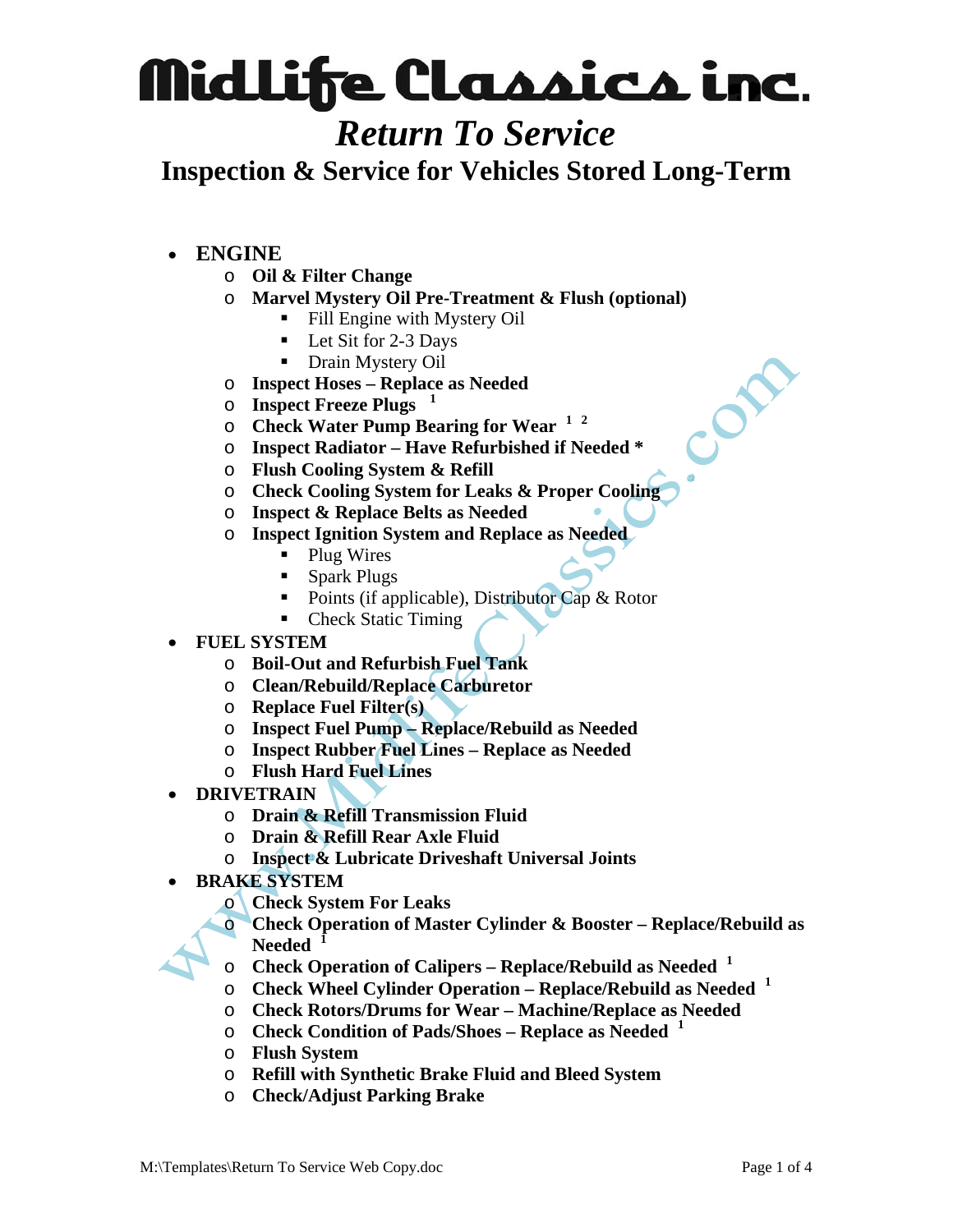### *Return To Service*

**Inspection & Service for Vehicles Stored Long-Term** 

- **SUSPENSION <sup>3</sup>**
	- o **Inspect Front Suspension Bushings**
	- o **Inspect & Lubricate Ball Joints**
	- o **Inspect & Lubricate Tie Rods & Steering Links**
	- o **Inspect/Pack Front Wheel Bearings**
	- o **Inspect & Lubricate Steering Rack/Box**
	- o **Inspect Rear Suspension Bushings**
	- o **Inspect & Lubricate Rear Suspension Control Links**
	- o **Inspect Shocks/Struts**
	- o **Drain/Refill Power Steering Fluid (if applicable)**
	- o **Inspect Tires for Wear, Weathering & Pressure Replace as Needed**
- **EXHAUST** 
	- o **Inspect for Leaks**
	- o **Inspect for Secure Mounting**
	- o **Inspect for Holes & Rust-Through**
- **SAFETY** 
	- o **Inspect Lights Replace as Needed**
	- o **Test Signals Replace Bulbs as Needed**
	- o **Test Horn**
	- o **Inspect Wiper Mechanism Replace Blades as Needed**
	- o **Drain/Refill Windshield Washer & Test**
	- o **Inspect Passenger Restraints**
- **BODY & CHASSIS** 
	- o **Inspect for Rust**
	- o **Check Door Operation (locks, latches, range of motion)**
	- o **Check Condition & Operation of Windows**
	- o **Inspect for Loose Panels and Trim**
- **RUN & ROAD TEST** 
	- o **Engine & Drivetrain** 
		- **Idling (adjust mixture & speed as needed)**
		- **Check for Oil & Coolant Leaks**
		- **Check for Exhaust Leaks**
		- **Acceleration (hesitation, misfire etc?)**
		- **Cruising 40mph (surging?)**
		- **Cruising 60mph (surging?)**
		- **Deceleration (backfire, slow return etc?)**
		- **Cooling (at idle, 40mph, 60mph with & w/o A/C)**
		- **Holds in Park (if applicable)**
		- **Driveline Lash?**
		- **Rear Axle "Whine"?**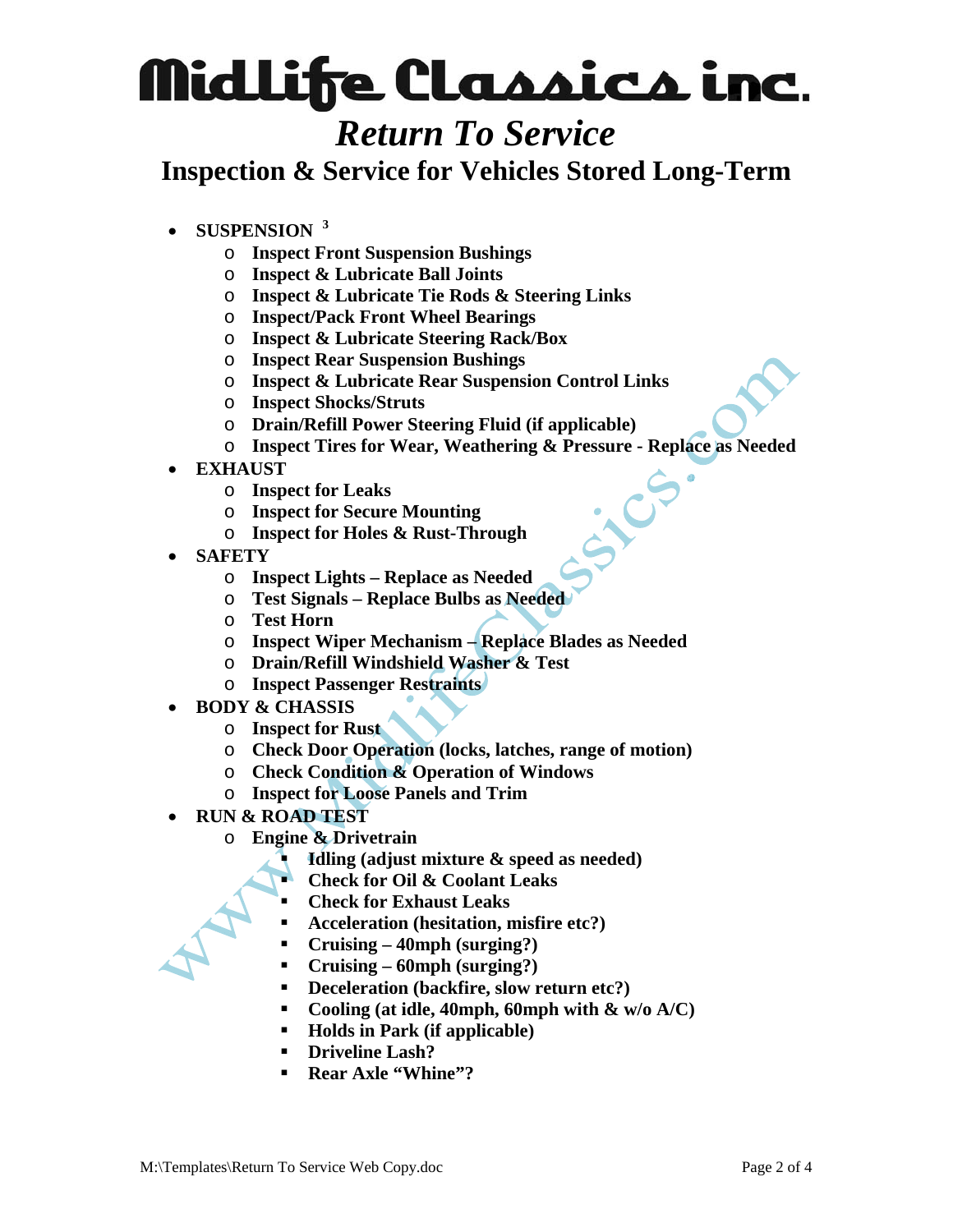### *Return To Service*

**Inspection & Service for Vehicles Stored Long-Term** 

#### **RUN & ROAD TEST (Continued)**

- o **Suspension & Steering** 
	- **Knocks/Rattles?** 
		- **Pull?**
	- **Chatter?**
	- Steering Play/Response/Freedom of Movement<br>Damping<br>Body Sway<br>Steering Brake Hold<br>Normal Braking Test<br>Panic-Stop Test<br>Chatter/Pulsing<br>Brakes Straight/Pulls<sup>?</sup><br>Braking in Parition of Praking in Parities.
	- **Damping**
	- **Body Sway**
- o **Brakes** 
	- **Test Parking Brake Hold**
	- **Normal Braking Test**
	- **Panic-Stop Test**
	- **Chatter/Pulsing**
	- **Brakes Straight/Pulls?**
	- **Braking in Reverse**
- o **Miscellaneous** 
	- **Inspect for Proper Gauge Operation**
	- **Re-Test Signal Operation**
- **1** Replacement at additional labor cost

**2** Checking water pump bearing wear does not guarantee that it will not leak. Final testing with coolant in system may result in leakage and require pump replacement.

**3** Replacement of suspension components at additional labor cost and may require alignment.